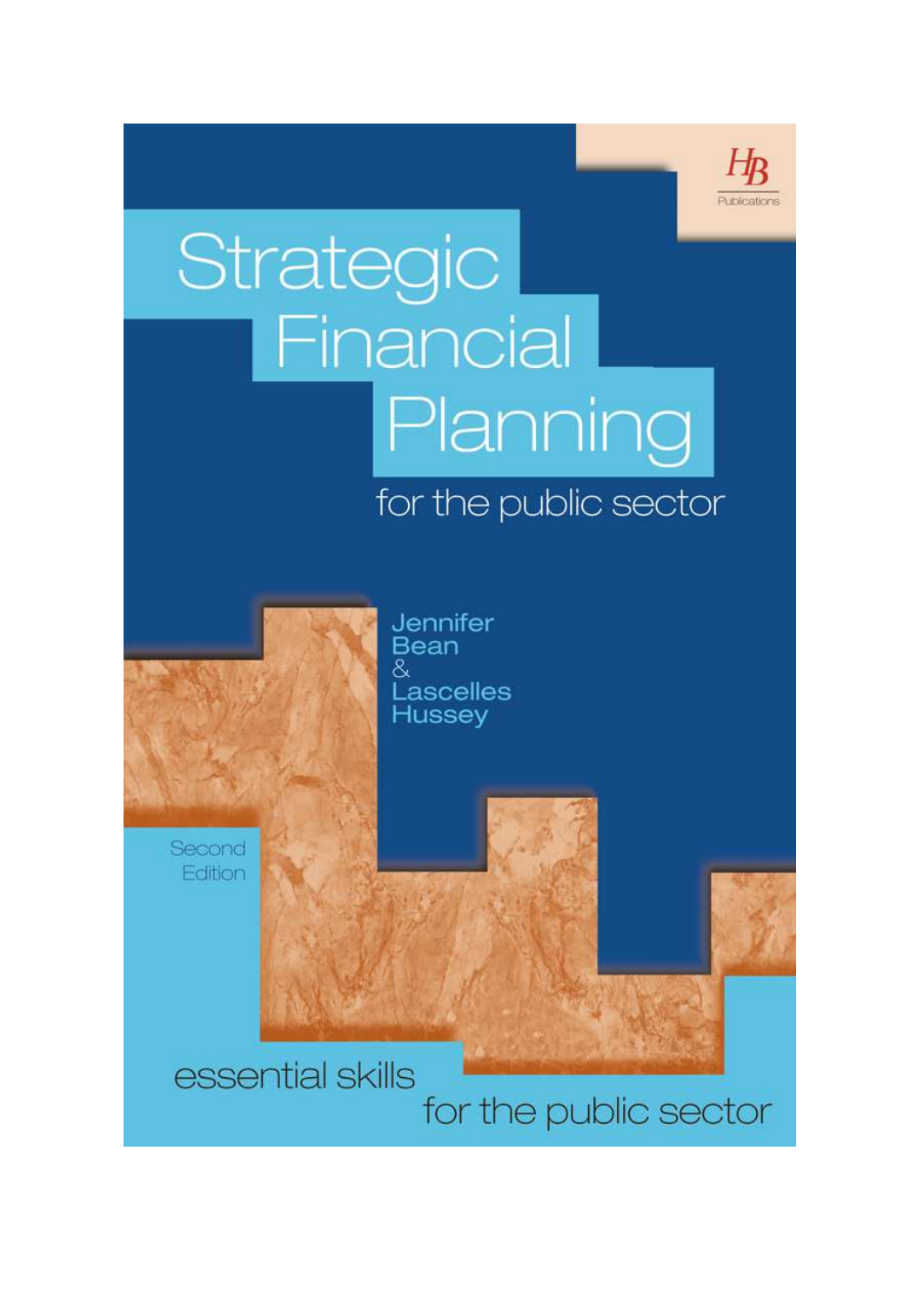*Strategic Financial Planning for Public Sector Services* 

## Strategic Financial Planning **for Public Sector Services**

Second Edition

## Essential skills for The public sector

Jennifer Bean Lascelles Hussey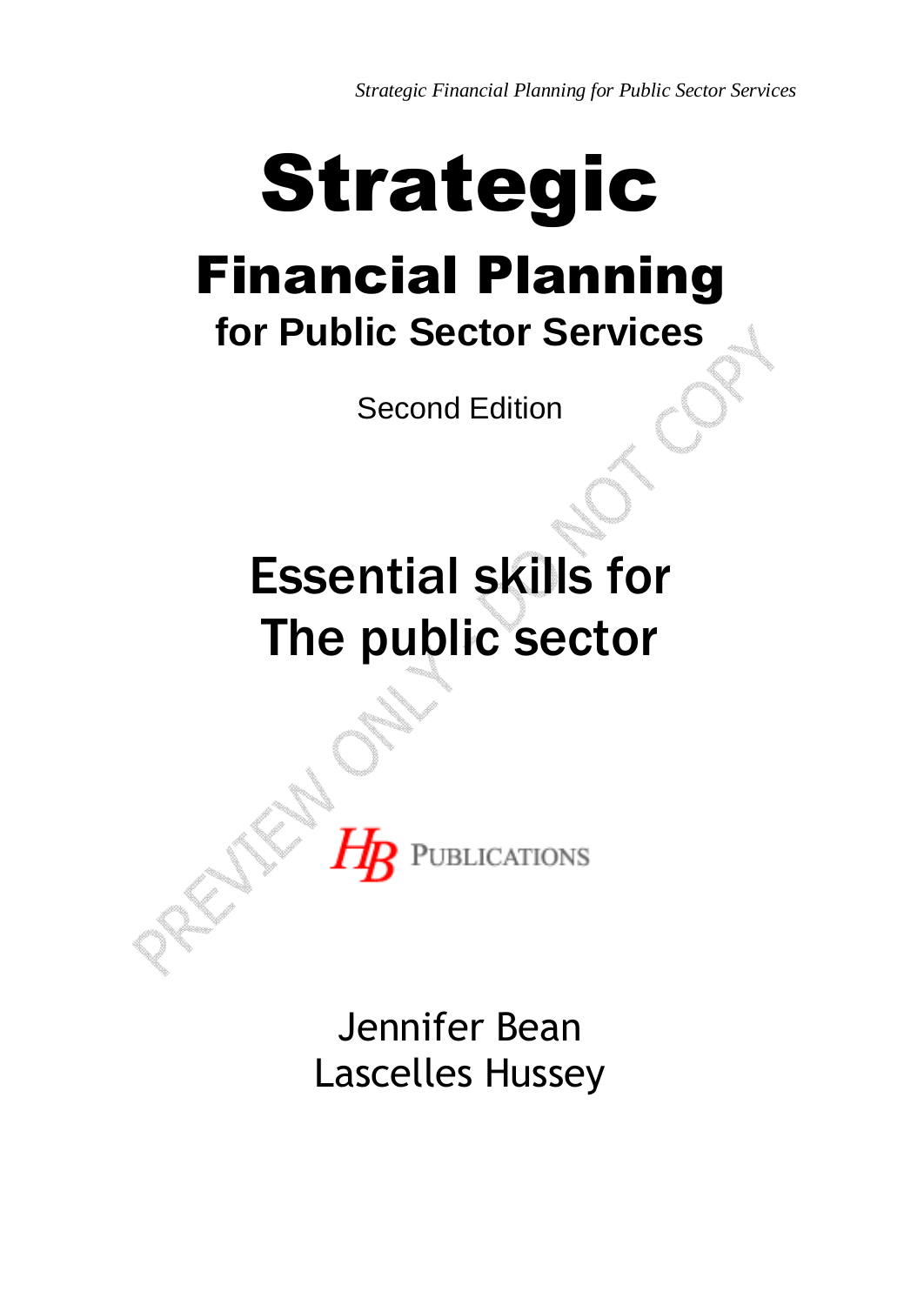HB PUBLICATIONS (Incorporated as Givegood Limited)

**Published by:** 

**HB Publications London, England**

First Published 2000 © HB Publications Second Edition 2011 © HB Publications

British Library Cataloguing in Publication Data

**ISBN** 978-1-899448-79-1

© HB Publications (incorporated as Givegood Limited) 2011. All rights reserved; no part of this publication may be reproduced, stored in a retrieval system, or transmitted, in any form or by any means, electronic, mechanical, photocopying, recording, or otherwise, without either the prior written permission of HB Publications or a licence permitting restricted copying issued by the Copyright Licensing Agency. This book may not be lent, resold, hired out or otherwise disposed of by way of trade in any form of binding or cover other than that in which it is published, without the prior consent of HB Publications.

For further information see www.hbpublications.com and www.fci-system.com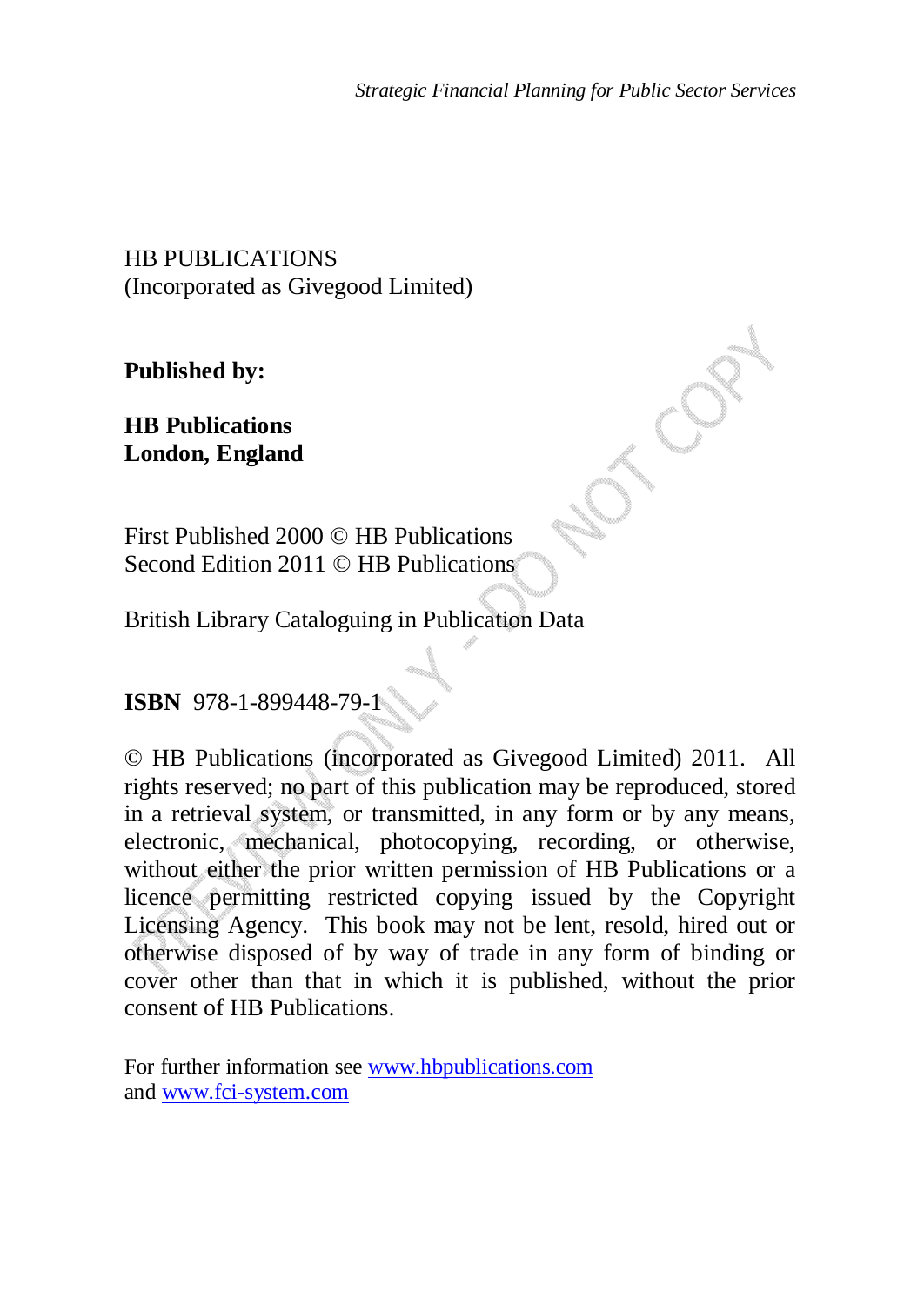# **Contents**

#### **INTRODUCTION**

#### **FINANCIAL PLANNING**

The Financial Planning Process Short term and Long term Financial Planning Financial Strategies and Actions Financial Forecasting Monitoring Activities Risk Analysis Summary

#### **RESOURCE MANAGEMENT STRATEGIES**

Financial Management Human Resource Management Information Management Physical Assets Management Materials Management Summary

#### **INCOME GENERATION**

Maximising Income from Existing Sources Using the Existing Customer Base to Raise Income Identifying New Sources of Funds Using Third Parties Investing to Generate Income Utilising Spare Capacity Fundraising Summary

#### **COST BENEFIT ANALYSIS**

Establishing Costs and Benefits Measuring Intangible Costs and Benefits Undertaking the Cost Benefit Analysis Public versus Private Sector Service Delivery Summary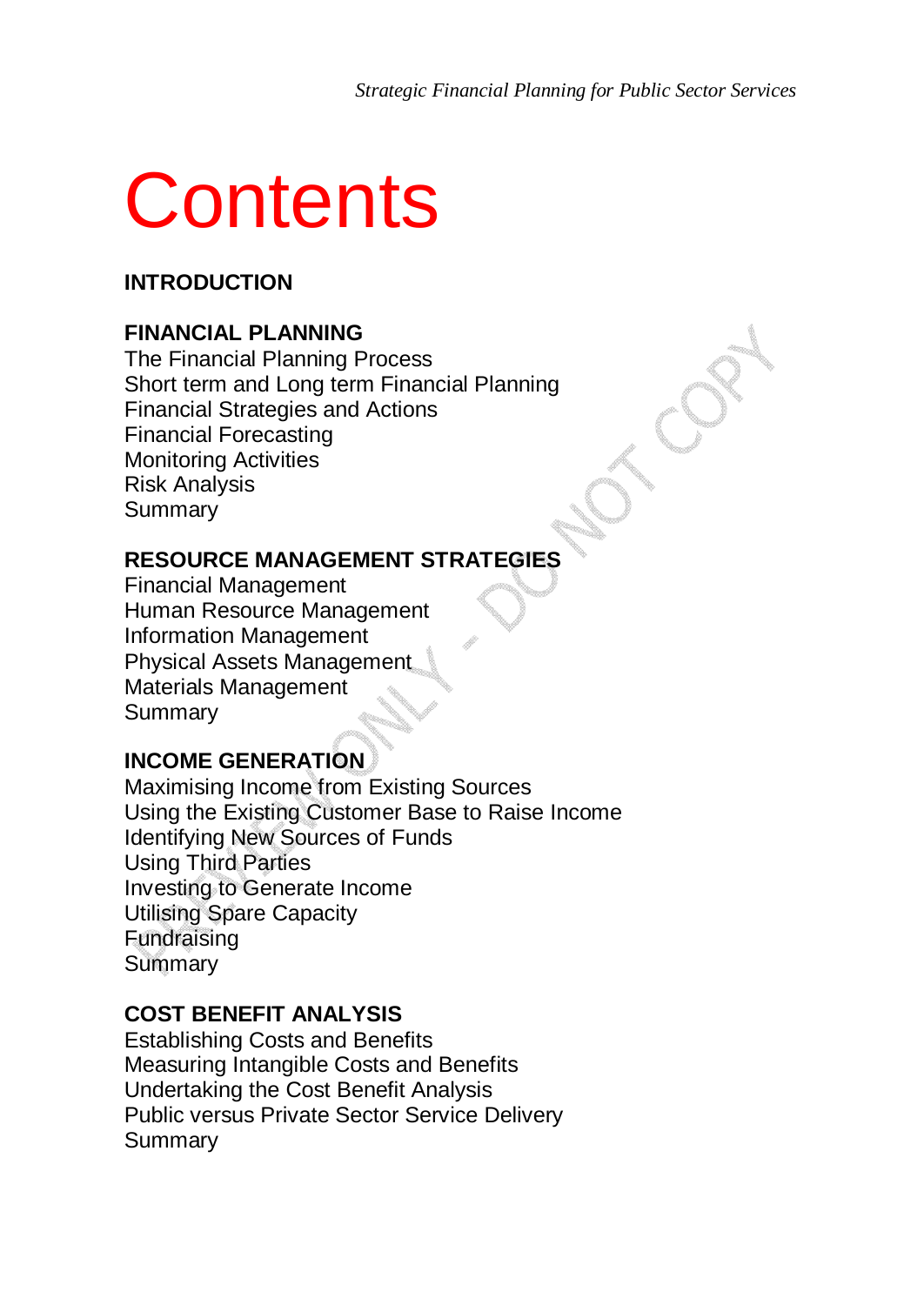## **ALTERNATIVE FINANCIAL STRATEGIES CONSIDERED**

#### **SOLUTIONS TO EXERCISES**

**POST** Little Only 1 20 ND COR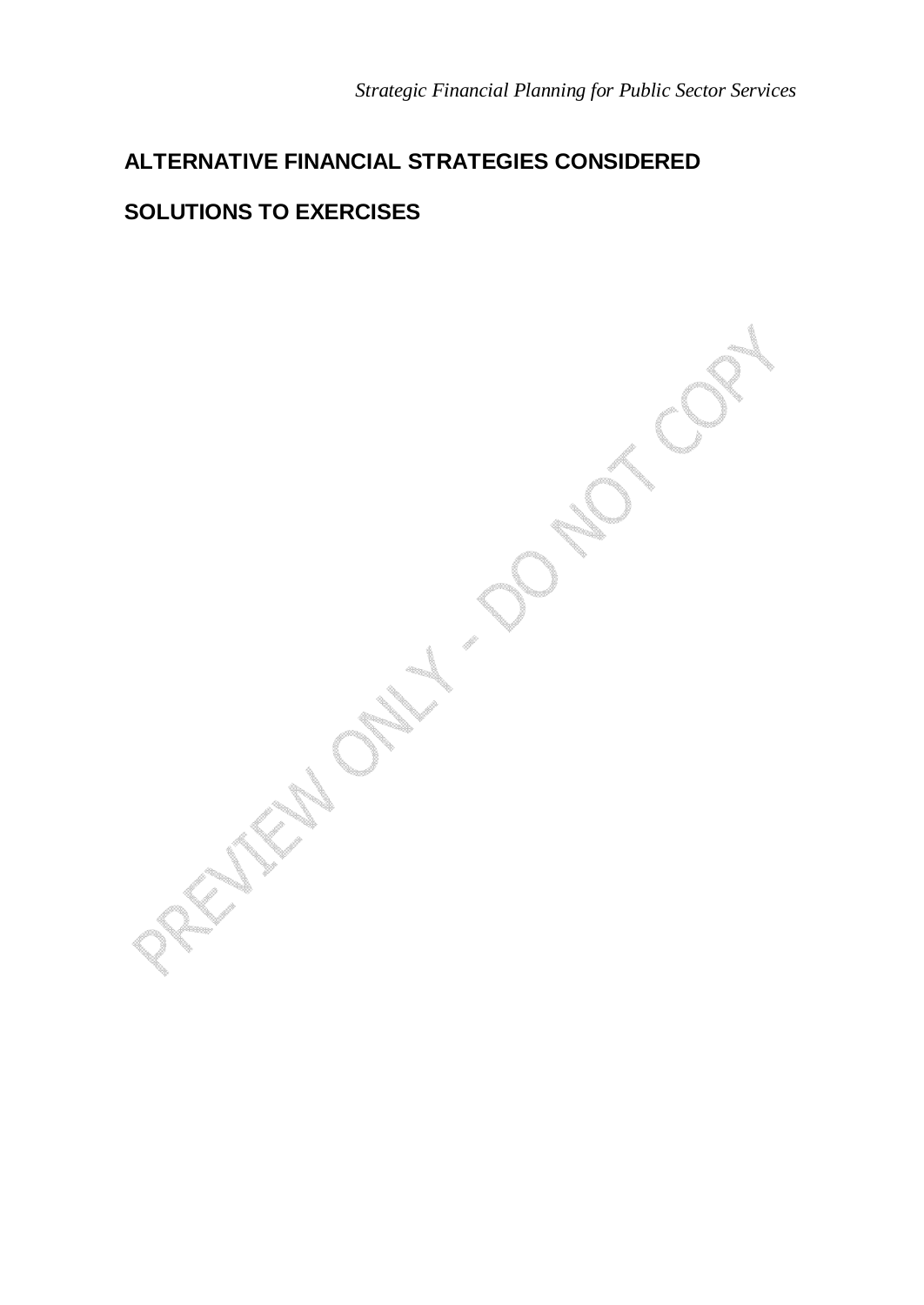*Strategic Financial Planning for Public Sector Services* 

# Chapter 1

## **Introduction**

In an environment where the demand for public services continues to grow, whilst often the financial resources cannot keep pace, managers need to become increasingly creative in the way resources are deployed by developing realistic financial strategies.

It may be considered that financial strategy should be left to the financial staff such as accountants, and finance managers. However, in organisations where operational managers often have "devolved" financial responsibility, they too need to be part of developing short and long term financial strategies.

This book considers how financial planning should be approached, such that appropriate financial strategies can be developed and implemented. Long range financial plans shape the future of the organisation and its ability to deliver the corporate, business and service plans. Financial planning should, therefore, be seen as an integral part of the overall planning processes. This text also looks at areas that are fundamental to supporting the financial planning process such as resource management, cost benefit analysis, and income generation. One option open to the public sector is to incorporate out-sourcing as part of a financial strategy to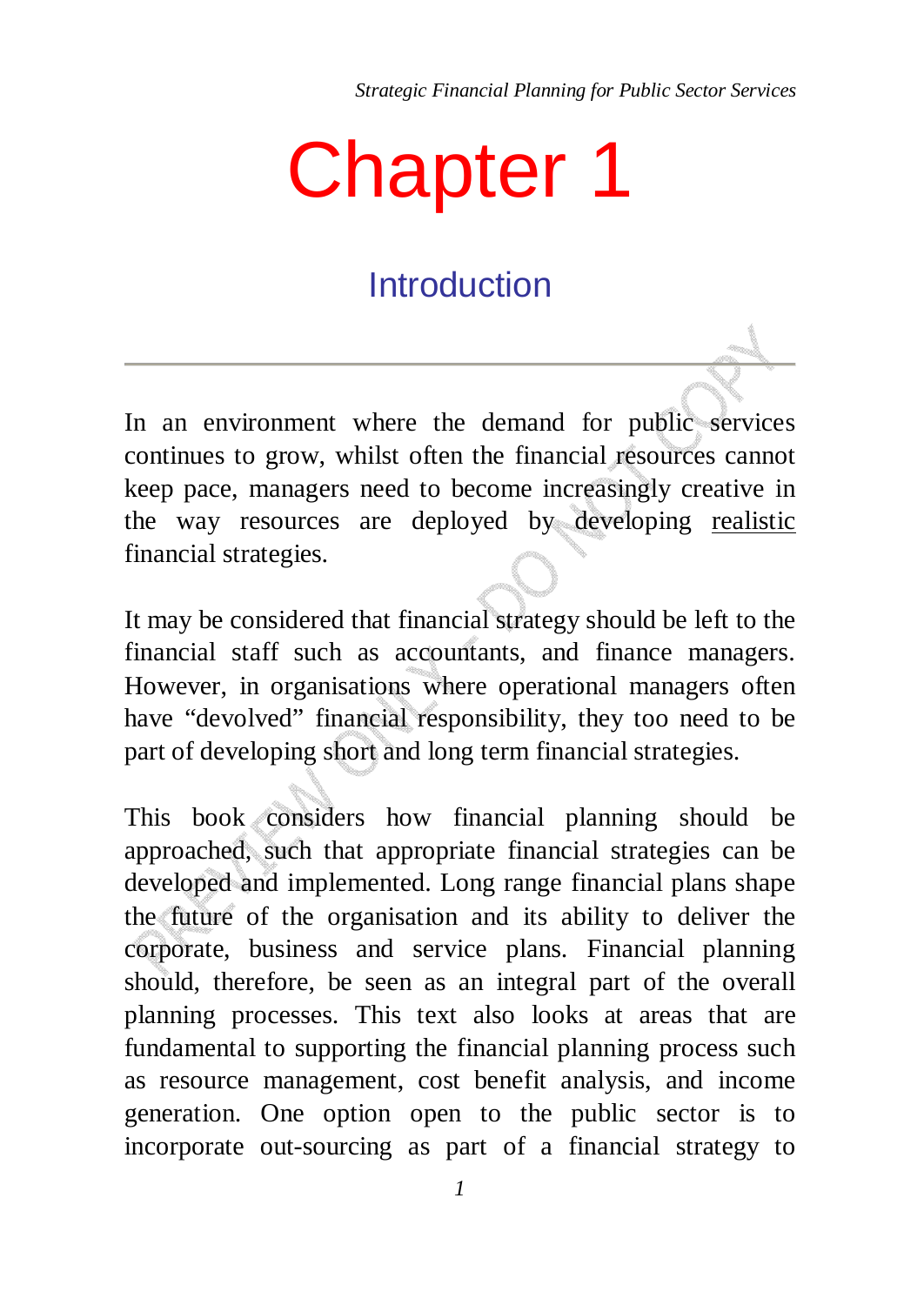reduce costs. We consider the differences between public and private sector service provision, and the financial implications of both.

This book has been written as both a reference text and a development tool, which can be used by the reader as part of a self-development programme or to support recognised qualifications. At the end of each chapter are exercises and self-development activities, which can be undertaken by an individual or a team. The aim is to assist in interpreting the topics covered in each chapter as they are applied in practical and real life situations.

Strategic Financial Planning for Public Sector Services provides stimulating ideas for managers to think strategically about how they plan and use the finances under their control, in order to shape future service delivery.

This book is one of a series of "Essential Skills for the Public Sector" titles. The series aims to assist public sector managers become more efficient and effective in carrying out their important management responsibilities. We consider this book to be an important part of the tool kit for public sector management development.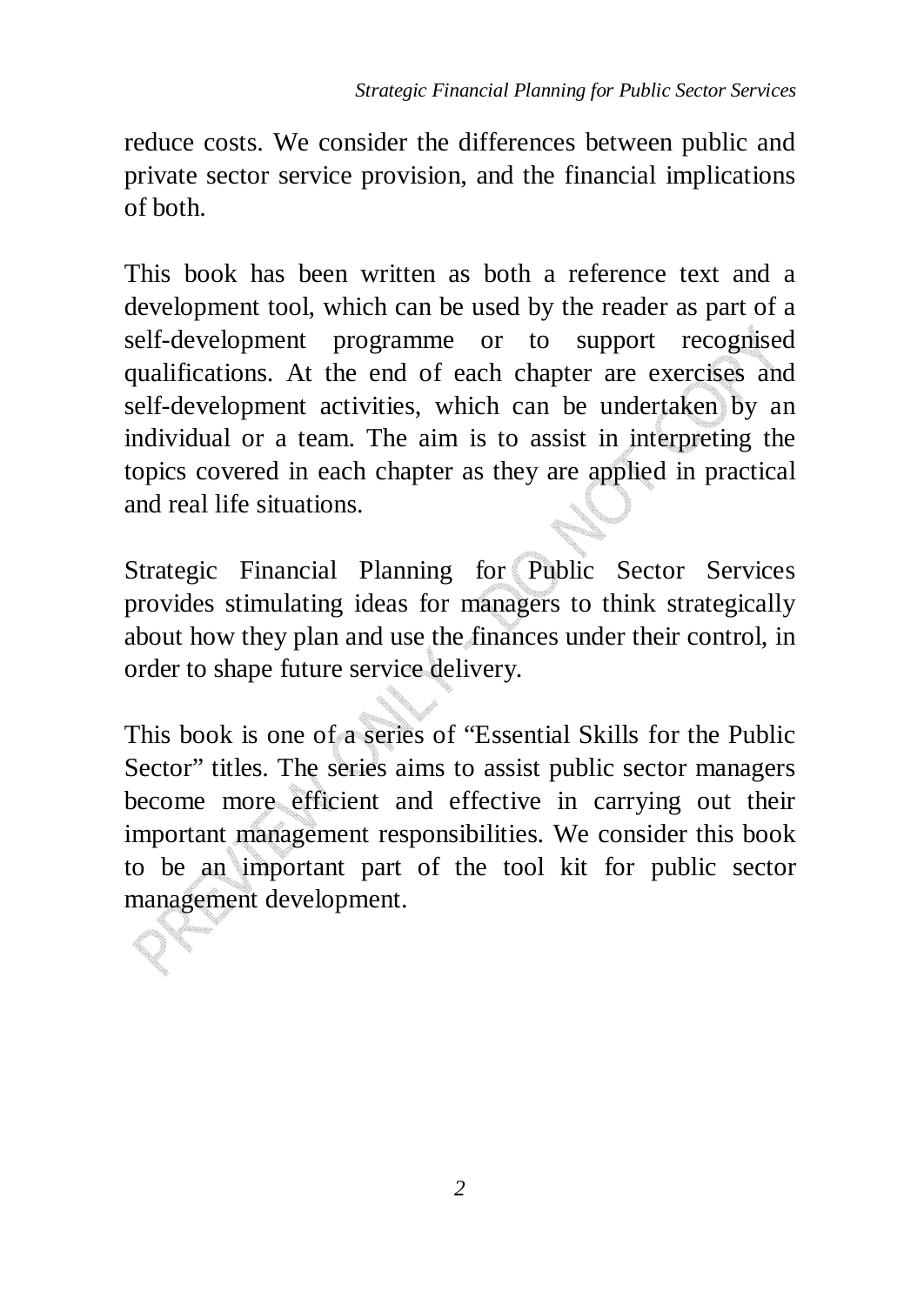*Strategic Financial Planning for Public Sector Services* 

# Chapter 2

## Financial Planning

Public sector organisations are responsible for the financial control of substantial amounts of public funds, and have a duty of care to ensure that those funds are well controlled and achieve value for money. In order to do this, a well thought out and robust financial plan against which to monitor performance is essential.

## *The Financial Planning Process*

As with all plans, there needs to be clear aims, objectives, strategies, and action plans which are constantly monitored and reviewed. Planning should always be an ongoing process, and this is no different for financial planning. Ongoing financial monitoring should highlight whether or not the financial plans are being achieved.

The financial planning process is illustrated in the following table.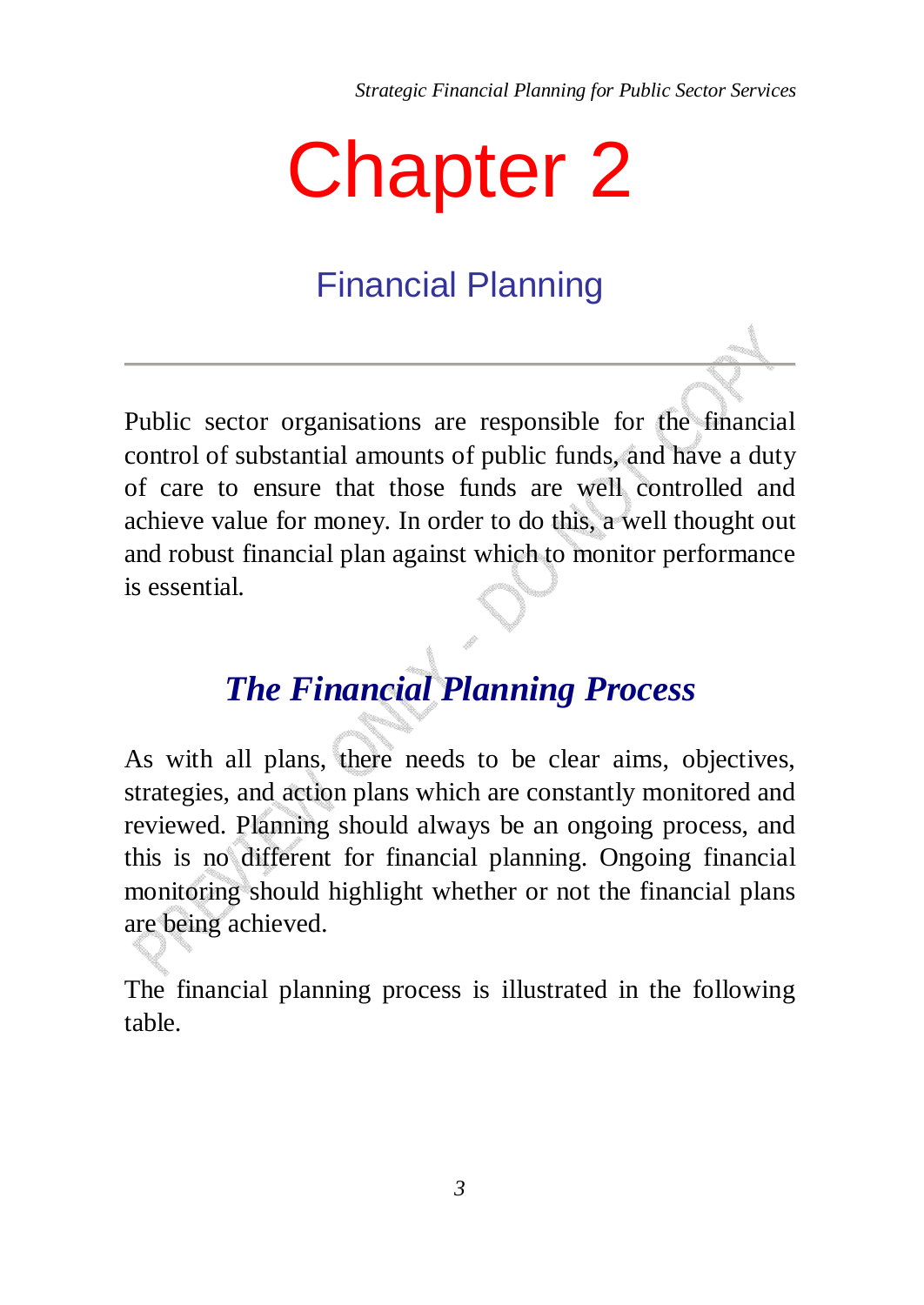### **The Financial Planning Process - a continuous cycle -**

- STEP 1: Set objectives (may be for 1 or more years)
- STEP 2: Develop strategies to achieve the objectives
- STEP 3: Set out detailed action plans identifying targets, responsibility and timescales, along with detailed financial forecasts (budgets for income and expenditure, and cash flow forecasts if required)
- STEP 4: Implement action plan
- STEP 5: Monitor progress against planned targets and financial forecasts
- STEP 6: Modify actions to reflect the current position, set new targets, produce revised financial forecasts, etc.
- STEP 7: Review objectives to ensure they are still realistic and achievable
- STEP 8: If necessary go back to step 1 and set revised or new objectives

Financial planning cannot be undertaken in isolation and should be performed in conjunction with the organisation's other planning activities. Most public sector organisations will develop a variety of plans setting out the key aims and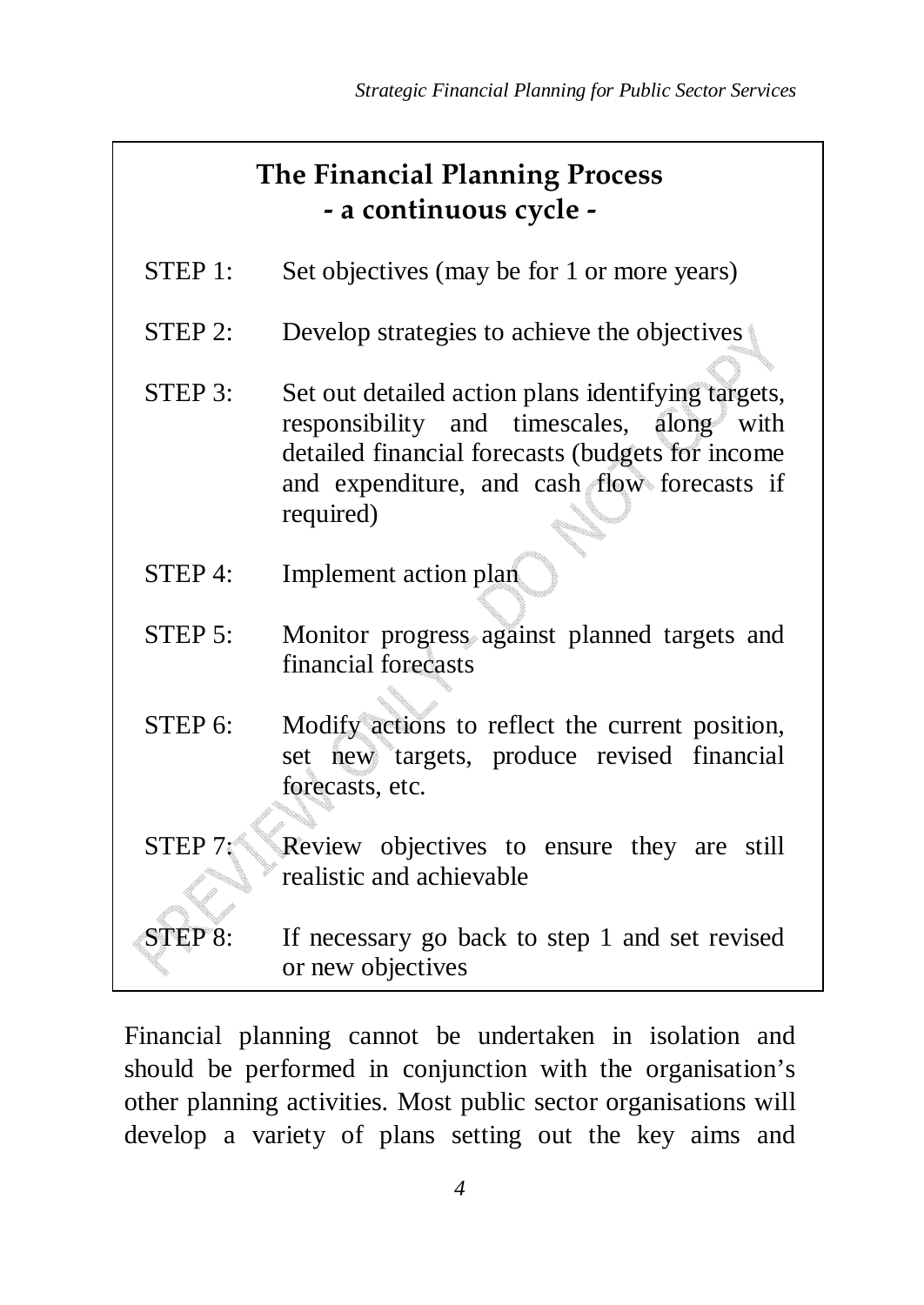objectives for at least the year ahead, if not for a longer period. The objectives identified in these plans will only be achieved if the financial resources are available to support them. Financial plans are critical in determining whether or not the objectives are realistic and achievable.

Depending upon how the organisation is structured, there may be a range of plans produced for a variety of purposes. An illustration of the plans produced by public sector organisations, and the type of financial information that should be included, is shown as follows: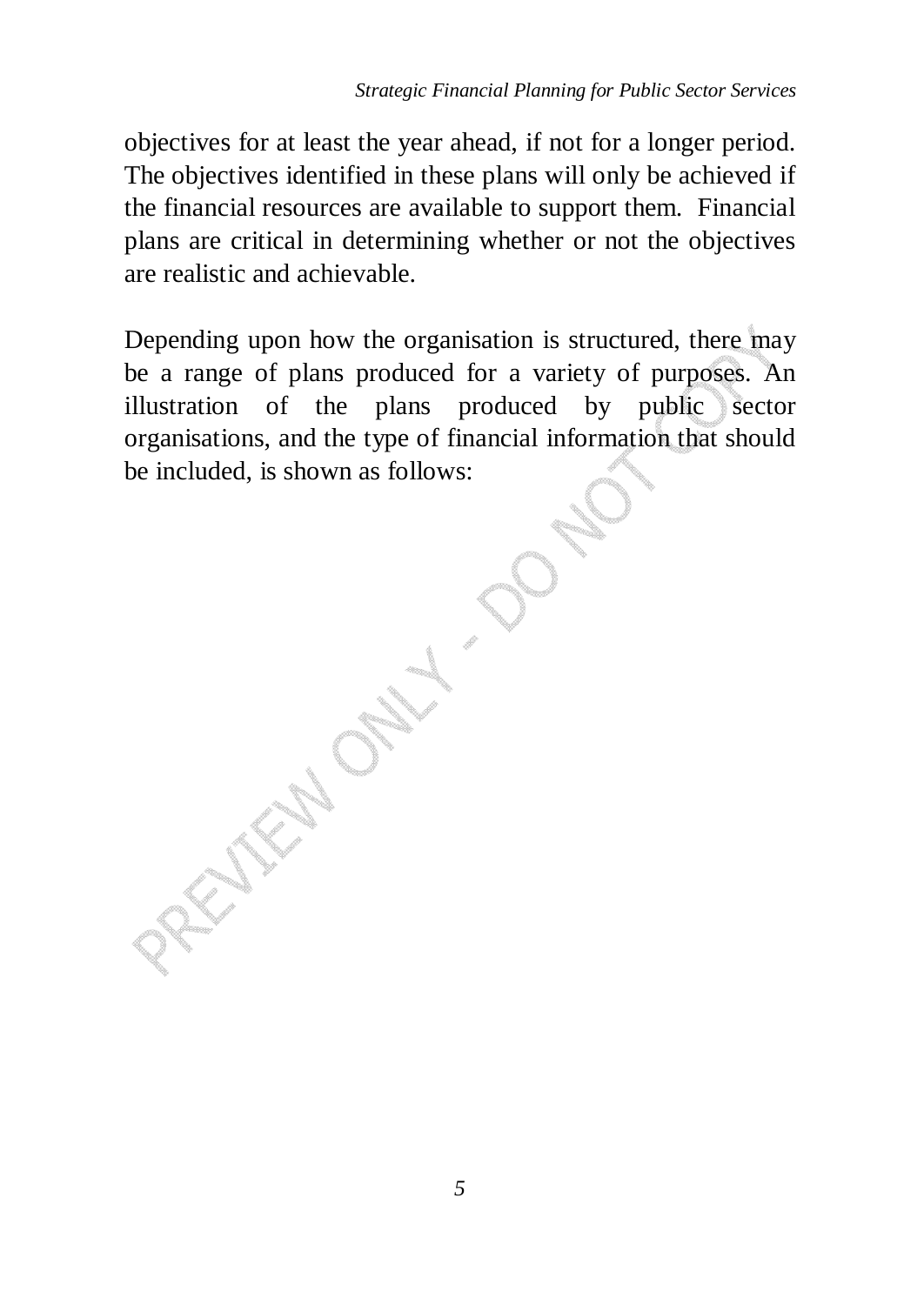| <b>Type of Plan</b>  | <b>Purpose</b>                                          | <b>Financial Plan</b>                                   |
|----------------------|---------------------------------------------------------|---------------------------------------------------------|
| Corporate            | Sets out the                                            | Should set out the                                      |
| Plan                 | organisation's overall                                  | planned income and                                      |
|                      | vision. It should identify                              | expenditure for the                                     |
|                      | the organisation's general                              | whole organisation,                                     |
|                      | aims and key objectives                                 | clearly stating the                                     |
|                      | that need to be achieved,                               | sources of expected                                     |
|                      | and may be used as a                                    | income and the key                                      |
|                      | framework for the                                       | expenditure areas.                                      |
|                      | development of all other                                |                                                         |
|                      | plans.                                                  |                                                         |
| <b>Departmental</b>  | Within the context of the                               | The departmental                                        |
| <b>Business Plan</b> | corporate plan, the                                     | budget should reconcile                                 |
|                      | department should specify                               | with figures produced in                                |
|                      | departmental objectives,                                | any of the other plans.                                 |
|                      | which should be SMART                                   | How the budget is                                       |
|                      | (Specific, Measurable,                                  | allocated between                                       |
|                      | Achievable, Realistic and                               | service areas, should be                                |
|                      | Time-related) in nature. It                             | part of the departmental                                |
|                      | should identify how the                                 | financial planning                                      |
|                      | department is organised                                 | process. The budget                                     |
|                      | and how the                                             | allocation should allow                                 |
|                      | organisational structure                                | service units to deliver                                |
|                      | will deliver the objectives.<br>The action plans may be | the objectives identified<br>in the plan. The financial |
|                      | broadly based, but                                      | plan should, therefore,                                 |
|                      | responsibility for                                      | provide details of the                                  |
|                      | achievement should be                                   | proposed income and                                     |
|                      | clearly defined along with                              | expenditure for each                                    |
|                      | timescales. This plan will                              | operational or service                                  |
|                      | provide the framework for                               | unit, along with                                        |
|                      | all plans developed by the                              | information on how the                                  |
|                      | service units within the                                | funding requirements                                    |
|                      | department.                                             | for both revenue and                                    |
|                      |                                                         | capital expenditure will                                |
|                      |                                                         | be achieved.                                            |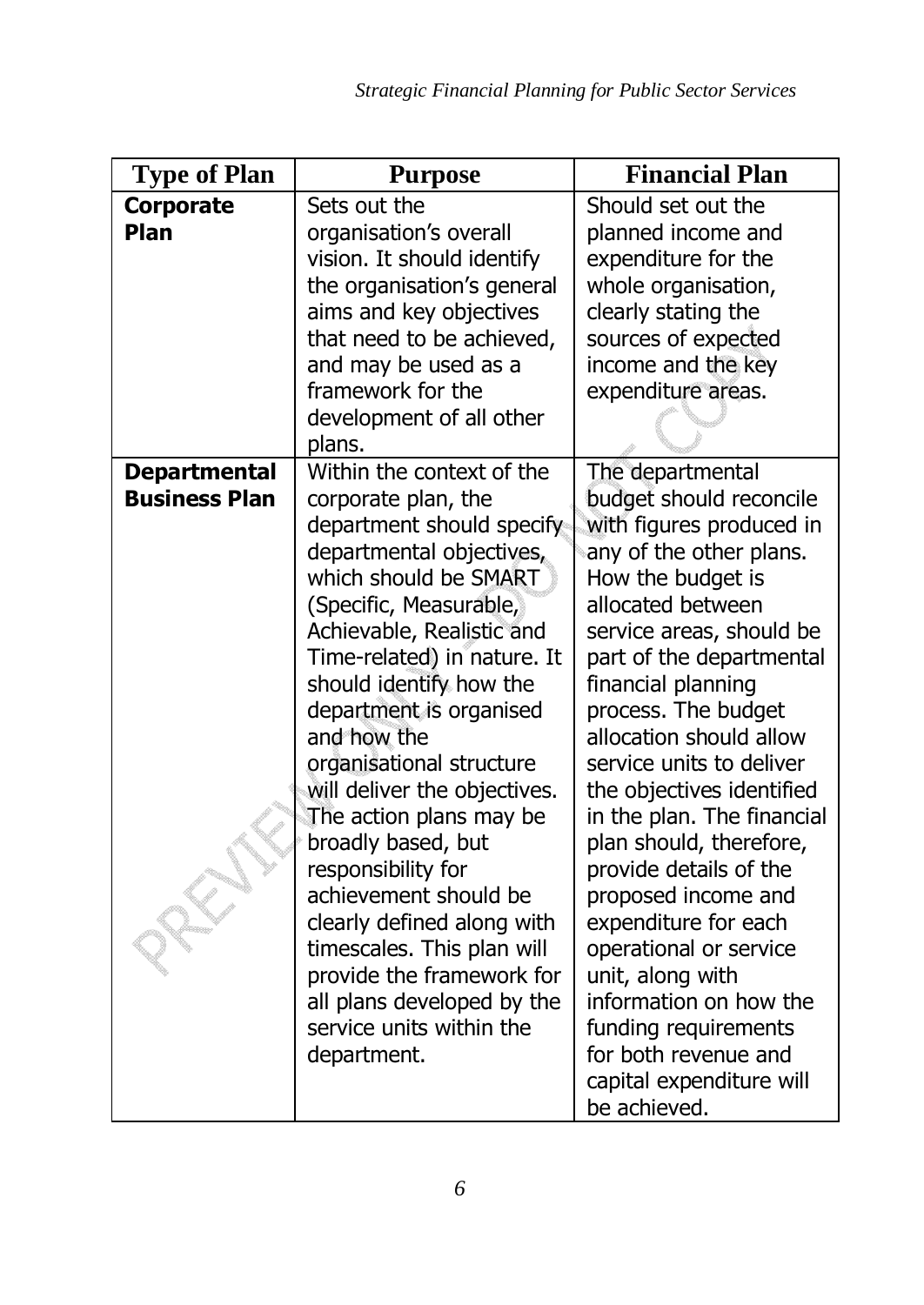| <b>Type of Plan</b>                            | <b>Purpose</b>                                                                                                                                                                                                                                                                                                                                                                                                                                                                                                                                                                                                                             | <b>Financial Plan</b>                                                                                                                                                                                                                                                                                                                                                                                                                                                                                                                                                               |
|------------------------------------------------|--------------------------------------------------------------------------------------------------------------------------------------------------------------------------------------------------------------------------------------------------------------------------------------------------------------------------------------------------------------------------------------------------------------------------------------------------------------------------------------------------------------------------------------------------------------------------------------------------------------------------------------------|-------------------------------------------------------------------------------------------------------------------------------------------------------------------------------------------------------------------------------------------------------------------------------------------------------------------------------------------------------------------------------------------------------------------------------------------------------------------------------------------------------------------------------------------------------------------------------------|
| <b>Service (or</b><br><b>Business)</b><br>Plan | Most large organisations<br>will organise their<br>activities on the basis of<br>service areas. These may<br>be broken down into cost<br>centres, business units,<br>service units, etc. and it is<br>now common for each<br>service area to produce a<br>service or business plan<br>with respect to their<br>activities. This plan should<br>be more detailed than the<br>plans previously<br>mentioned such that they<br>can be used as a working<br>document. The content<br>will include SMART<br>objectives, strategies and<br>action plans and should<br>be used as part of the<br>day-to-day management<br>of the service. Service | The financial plan<br>should be detailed with<br>respect to month-by-<br>month expected income<br>and expenditure. It<br>should ideally be<br>"profiled" <sup>1</sup> based on the<br>planned service<br>activities. The overall<br>net expenditure budget,<br>should agree with the<br>service's budgeted<br>expenditure set out in<br>the departmental plan.<br>The financial plan<br>should be used as a<br>regular monitoring tool<br>for the service, and be<br>part of the financial<br>management and<br>control process. There<br>should be a clear link<br>between service |
|                                                | performance should be<br>monitored on a regular<br>basis against this type of                                                                                                                                                                                                                                                                                                                                                                                                                                                                                                                                                              | objectives, service<br>output and the financial<br>input. This can be                                                                                                                                                                                                                                                                                                                                                                                                                                                                                                               |
|                                                | plan.                                                                                                                                                                                                                                                                                                                                                                                                                                                                                                                                                                                                                                      | achieved by adding a<br>unit cost dimension to<br>the financial plan such<br>that productivity can<br>also be monitored.                                                                                                                                                                                                                                                                                                                                                                                                                                                            |

 1 "Profiled"- reflecting the timing of income and expenditure over the period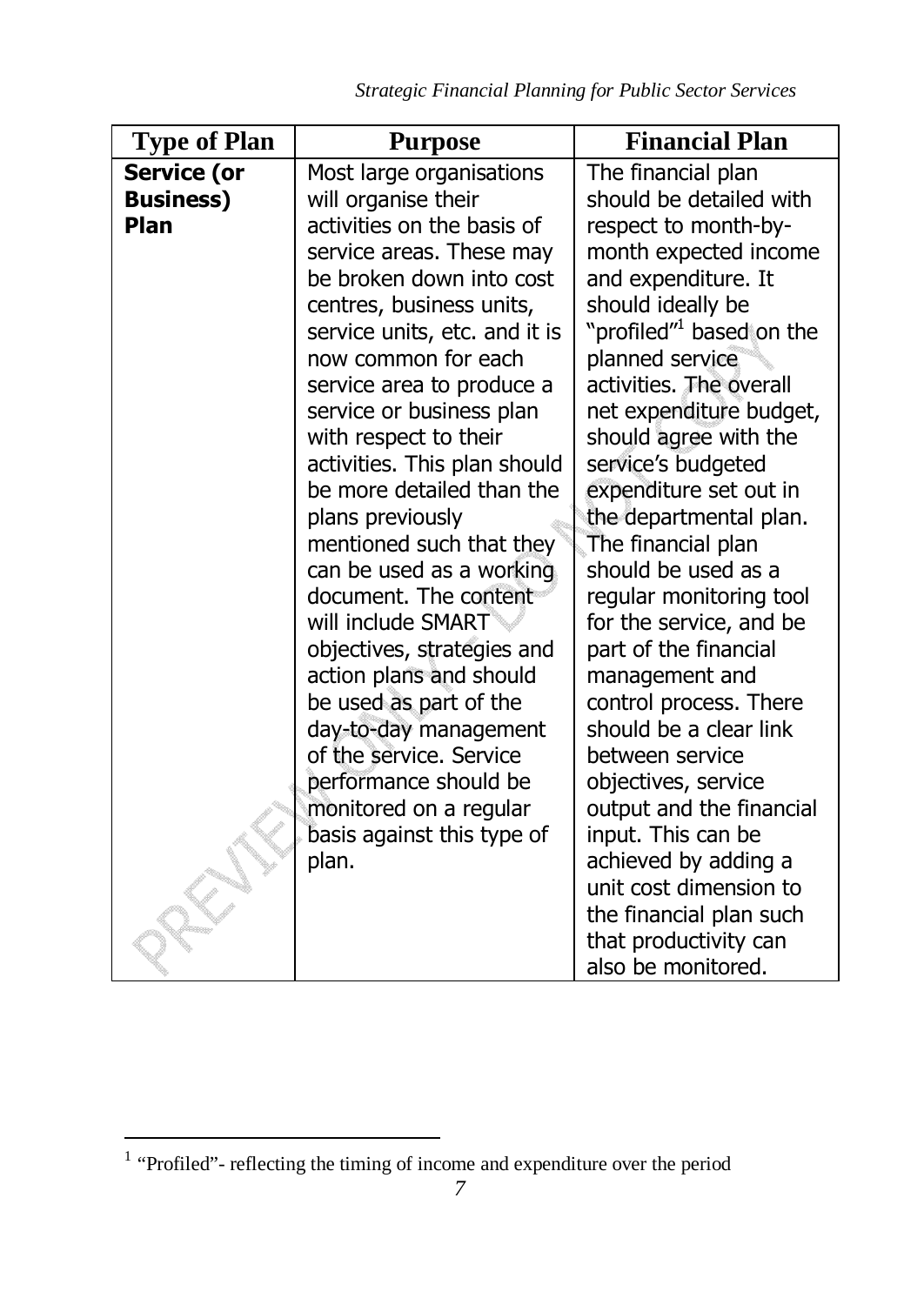| <b>Operational</b><br>The financial plan for<br>In some organisations,                                                                                                                                                                                                                                                                                                                                                                                                                                                                                                                                                                                                                                                                                                                                                                                                                                                                                                                                        |
|---------------------------------------------------------------------------------------------------------------------------------------------------------------------------------------------------------------------------------------------------------------------------------------------------------------------------------------------------------------------------------------------------------------------------------------------------------------------------------------------------------------------------------------------------------------------------------------------------------------------------------------------------------------------------------------------------------------------------------------------------------------------------------------------------------------------------------------------------------------------------------------------------------------------------------------------------------------------------------------------------------------|
| <b>Plans</b><br>there may be certain<br>operations may need<br>co-operation and/or<br>operations that cut across<br>collaboration across a<br>departments and/or<br>range of service areas<br>service areas, and these<br>operations also require<br>or departments. The<br>plans. These tend to<br>plan should be<br>developed in the same<br>incorporate activities such<br>manner described for<br>as marketing, human<br>resources, facilities<br>the business or service<br>plan. However, it is<br>management,<br>essential that the<br>communications, contract<br>management and so on.<br>funding of operations is<br>clearly identified,<br>These operations may<br>become business units in<br>particularly where it is<br>dependant on budgets<br>their own right, or may be<br>co-ordinated functions<br>arising from different<br>spread across the whole<br>sources.<br>organisation. The<br>operational plans should<br>take on a similar format<br>to the business plans<br>described above. |

In order to produce meaningful financial plans, there needs to be a mix of bottom-up and top-down communication as follows: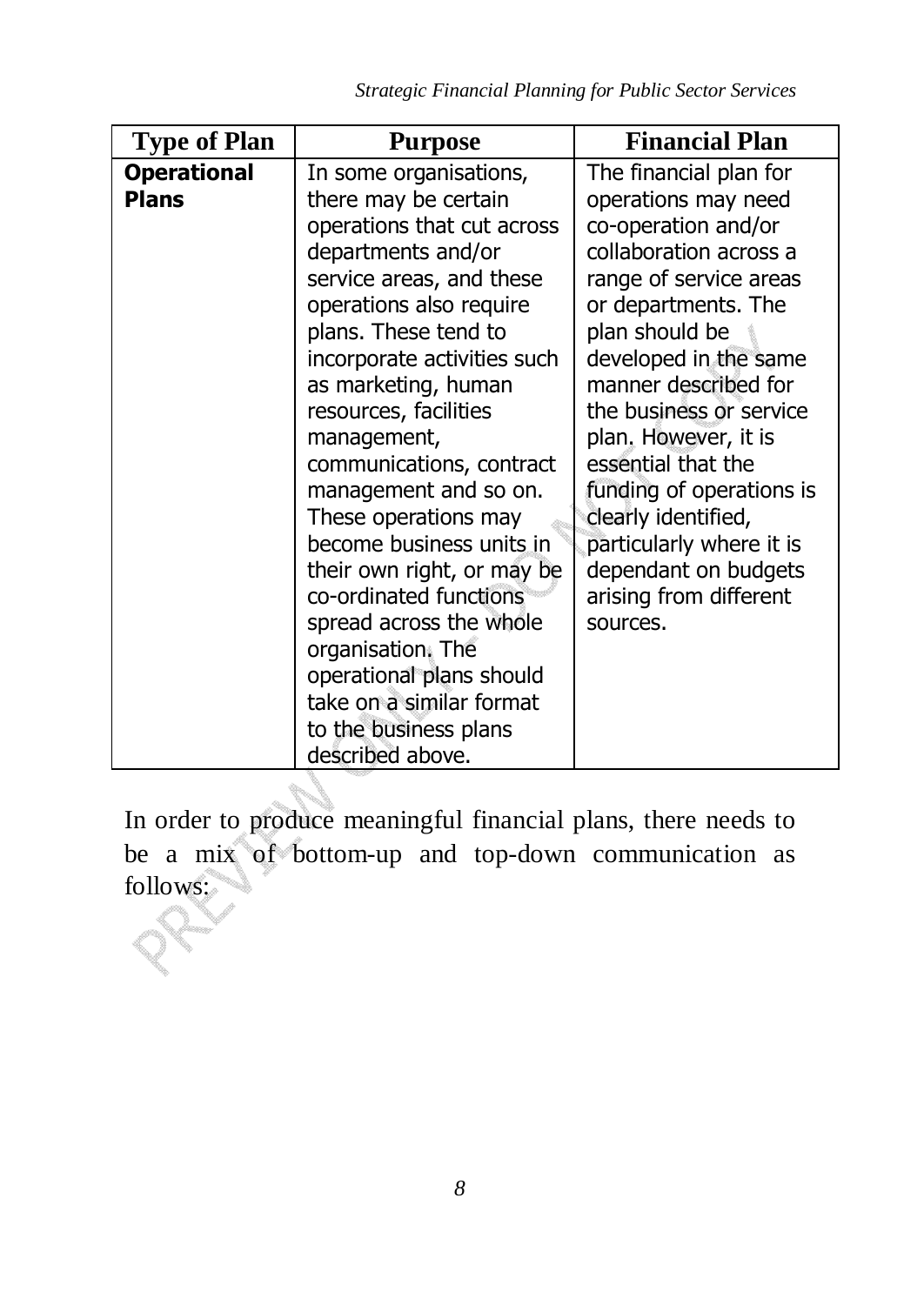The corporate plan developed by senior managers, should be widely communicated such that all personnel understand the organisation's core objectives, the wider financial picture, and the available financial resources.

冗

Service managers should then identify the level of financial resource they require, in order to deliver the objectives set out in their business plans.

When the financial plans of all the service managers are consolidated, the total financial requirement should fit within the organisation's overall financial resources.

⇩

Л

Should the total requirement be greater than the available resources, this must be communicated downwards such that service managers can amend their business plans given the financial constraints.

## *Short term and Long term Financial Planning*

Use of the phrases "short term" and "long term" planning vary considerably from organisation to organisation (the short term is often seen as 1 to 3 years, and the long term 4 to 10 years). In the public sector, however, the planning cycle tends to be short term, as long term planning can often prove to be very difficult. Two important reasons for this difficulty are the funding regime (funding is sometimes agreed annually, or for up to a 3 year period), and the political environment (involves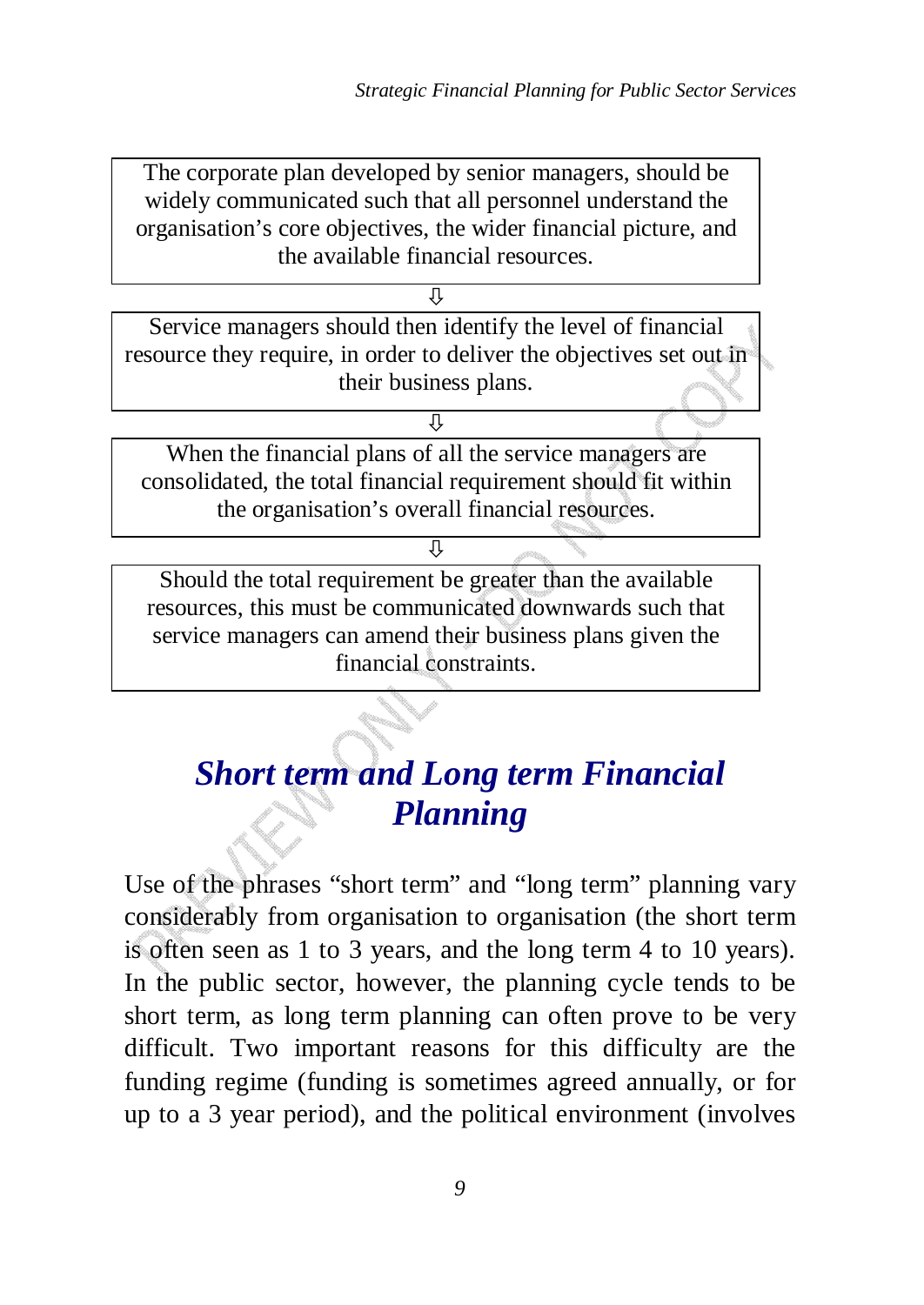regular central and local government elections every few years with each leading party having differing priorities).

Given the types of services being delivered by the public sector, strategic financial planning should ideally span a longer period of time (e.g. 10 years plus), incorporating both short and long term plans.

Some examples of long and short term financial objectives are shown as follows:

*10* 

PROTECTION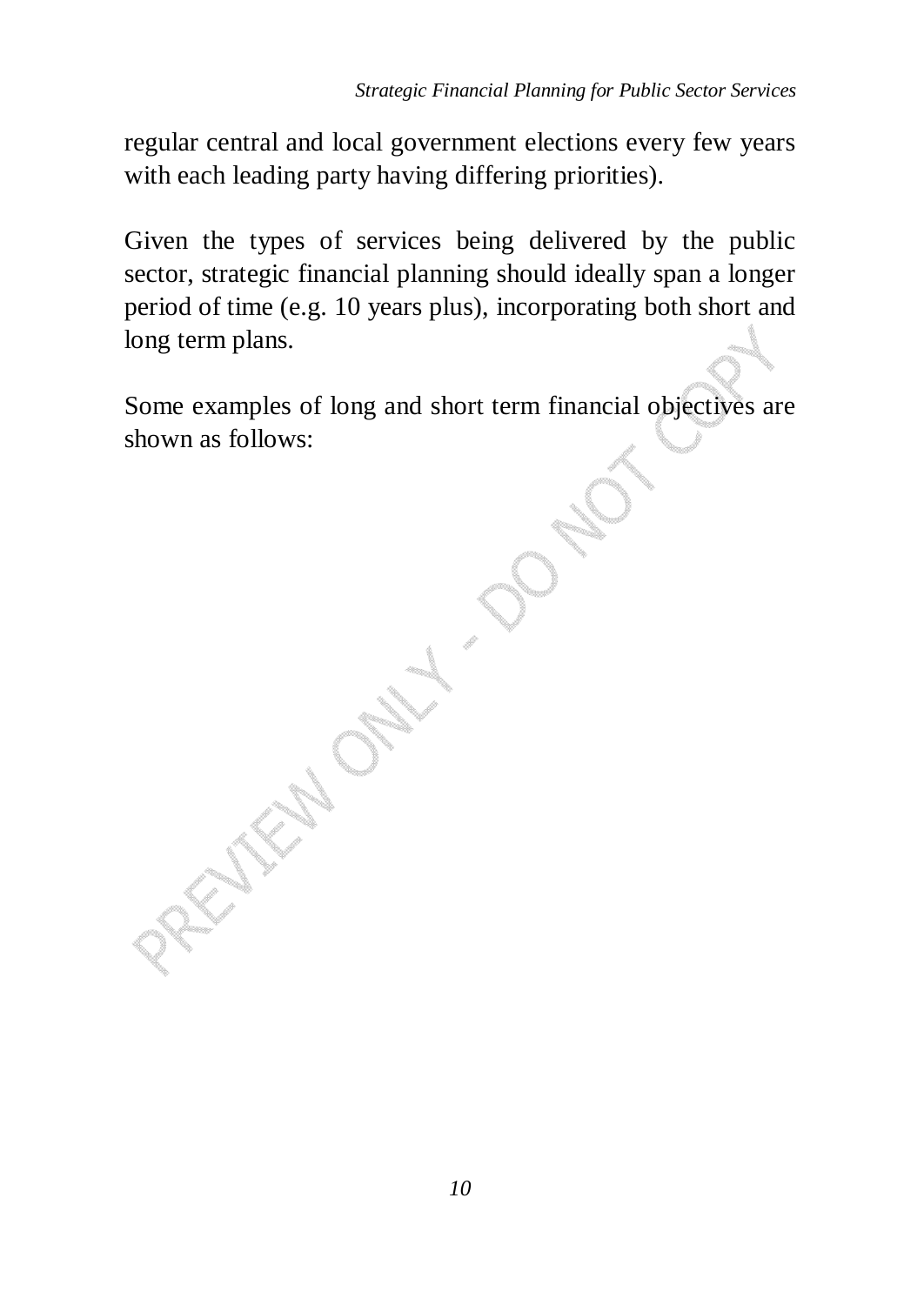## Exercise 3

## Financial Decisions

You are the new Director of Finance taking up a position that had been vacant for the last 3 months. It is currently mid way through the financial year, and a number of resource issues have come to light where your input into the decision making is critical. The organisation's overriding objectives are to ensure budgets are not breached and service levels are maintained.

You have been presented with the following list of problems, along with a number of options in each case, and you are expected to give guidance as to the best decisions to take in the interest of the organisation's long term financial position.

| <b>Problem</b>                                                      | <b>Options</b>                                                                                                                                                |
|---------------------------------------------------------------------|---------------------------------------------------------------------------------------------------------------------------------------------------------------|
| The capital programme is in<br>trouble. One project with a value of | (a) Begin a substitute project and use<br>the £2.5m within the timescale. Seek to                                                                             |
| £2.5m is delayed by 6 months, and<br>3 projects are due to exceed   | raise the £1m overspend from sale of<br>assets                                                                                                                |
| budget by 10% totalling £1m                                         | (b) Use £1m to fund the overspends on<br>the 3 projects, and identify another<br>project to utilise £1.5m                                                     |
|                                                                     | (c) Review the overspending budgets<br>with a view to bringing expenditure<br>back on track. If possible invest the<br>£2.5m until the project can be started |
| Decision                                                            |                                                                                                                                                               |
|                                                                     |                                                                                                                                                               |
|                                                                     |                                                                                                                                                               |
|                                                                     |                                                                                                                                                               |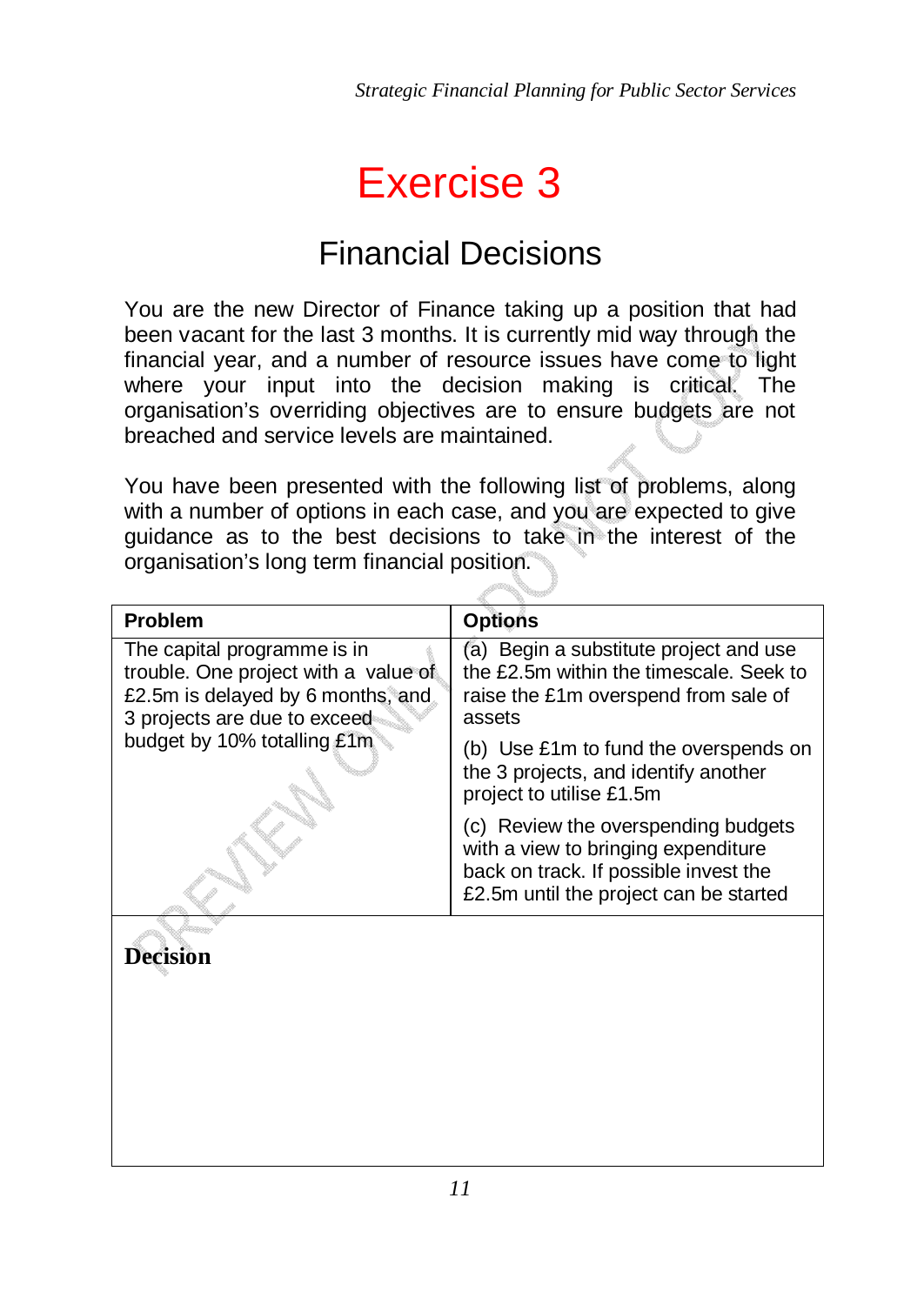| <b>Problem</b>                                                                                        | <b>Options</b>                                                                                                  |
|-------------------------------------------------------------------------------------------------------|-----------------------------------------------------------------------------------------------------------------|
| The salary budget appears to be<br>overspent by 10% due to the heavy<br>dependence on temporary staff | (a) Renegotiate contract arrangements<br>with agencies and force down rates,<br>otherwise do not use the agency |
| provided by agencies                                                                                  | (b) Recruit and fill vacancies, allow<br>services to decline in the short term to<br>generate savings           |
|                                                                                                       | (c) Establish flexible working to cover<br>absences and cease use of agency staff                               |
| Decision                                                                                              |                                                                                                                 |

| <b>Problem</b>                                                                                                                                                                                                                                                                                         | <b>Options</b>                                                                                                                                                         |
|--------------------------------------------------------------------------------------------------------------------------------------------------------------------------------------------------------------------------------------------------------------------------------------------------------|------------------------------------------------------------------------------------------------------------------------------------------------------------------------|
| Two properties have been put up<br>for sale by auction and failed to<br>meet their reserve prices (£300,000<br>each). They are both in a poor<br>condition and require £250,000<br>investment in repairs. Doing<br>nothing will result in the values<br>declining and the cost of repair<br>increasing | (a) Re-auction with a lower reserve price<br>(b) Fund repairs by cutting an alternative<br>capital project, undertake the repairs,<br>and re-auction at a higher price |
|                                                                                                                                                                                                                                                                                                        | (c) Seek partnership funding to<br>undertake the repairs, and bring<br>buildings temporarily back into use until<br>property prices increase                           |

### **Decision**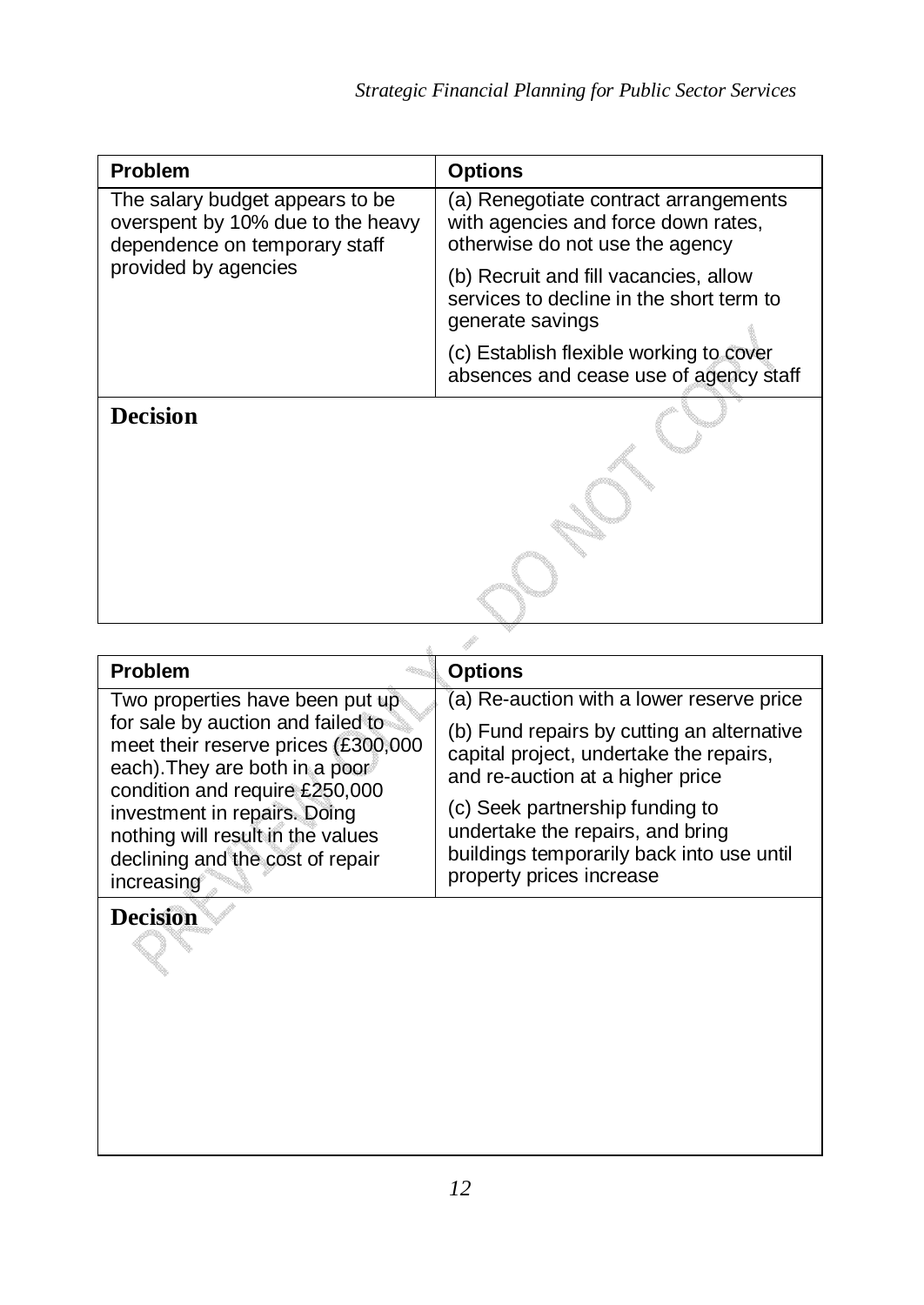| <b>Problem</b>                                                                                                                                                                 | <b>Options</b>                                                                                                                                                                                                                                                |
|--------------------------------------------------------------------------------------------------------------------------------------------------------------------------------|---------------------------------------------------------------------------------------------------------------------------------------------------------------------------------------------------------------------------------------------------------------|
| A major service area, relating to a<br>statutory responsibility of the<br>organisation is to date overspent<br>by £2million, on a budget of                                    | (a) Fund overspend from reserves and<br>from next year ensure budgets are set<br>from a zero base, and truly reflect the<br>necessary expenditure                                                                                                             |
| £12million for the year.<br>Overspending in this area has<br>been a major cause of the<br>organisation's deficits for the last<br>3 years. The position has to be<br>rectified | (b) Calculate the expected outturn and the<br>total expected overspend for the year. Cut<br>expenditure on other non statutory.<br>services to fund overspends. Revise<br>content of service to minimum level for<br>future years so as to reduce expenditure |
|                                                                                                                                                                                | (c) Take personal responsibility for this<br>budget and gain a real understanding of<br>why budget overspends are occurring.<br>Accept the reality of another deficit year,<br>but ensure strong control introduced for<br>the future                         |
| <b>Decision</b>                                                                                                                                                                |                                                                                                                                                                                                                                                               |
|                                                                                                                                                                                |                                                                                                                                                                                                                                                               |

| <b>Problem</b>                                                                                                    | <b>Options</b>                                                                                       |
|-------------------------------------------------------------------------------------------------------------------|------------------------------------------------------------------------------------------------------|
| Outstanding debtors are currently<br>£35million, which is £5million                                               | (a) Implement a stronger credit control and<br>collection policy, outsourcing if necessary           |
| more than target. This has lead to<br>an overdraft of £3million, which is<br>the limit currently available to the | (b) Negotiate a new overdraft limit with<br>existing bankers or change banks                         |
| organisation. The position<br>appears to be deteriorating rather<br>than improving                                | (c) Introduce incentives for advance<br>payments, such as discounts, charge<br>reductions, and so on |